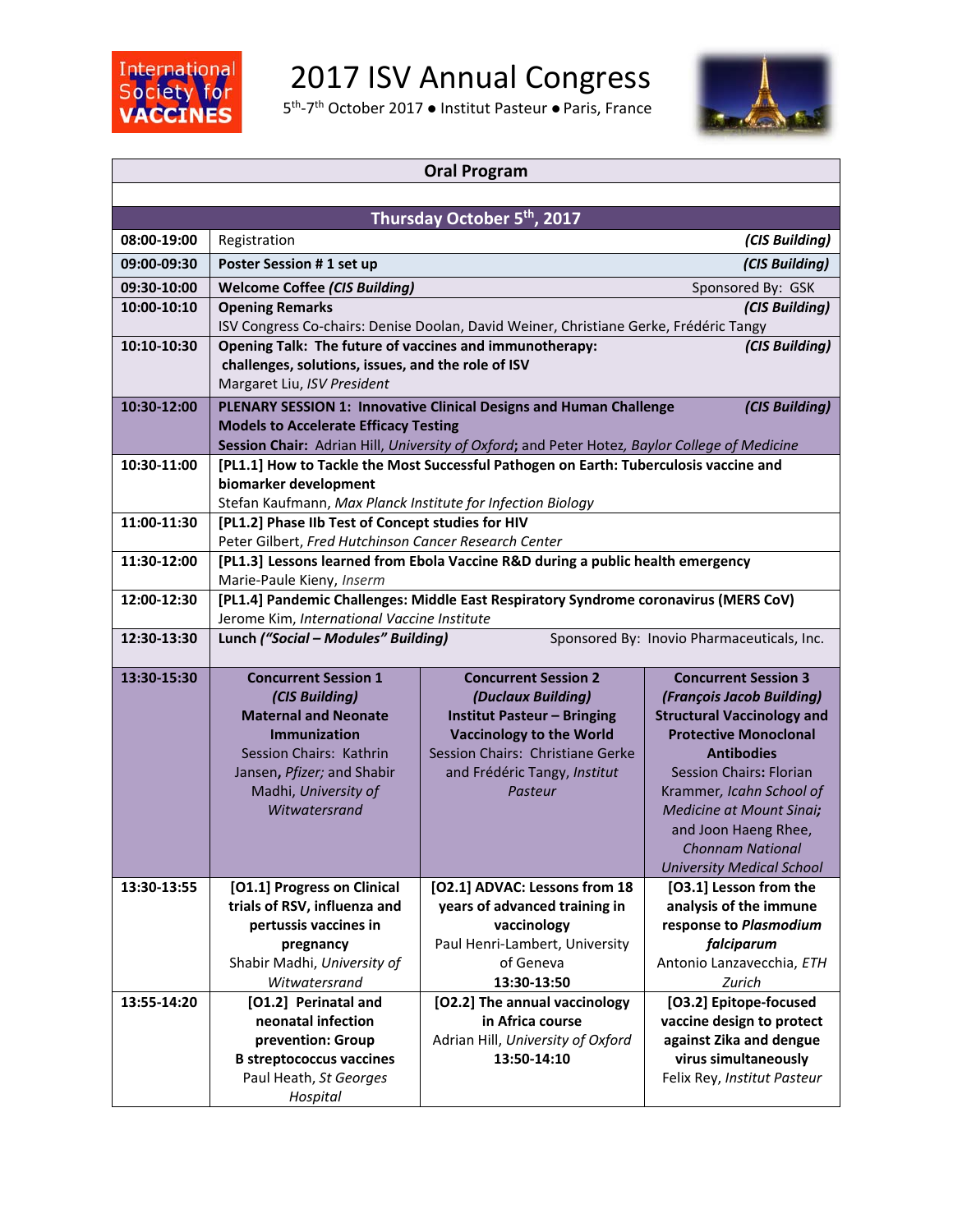| 14:20-14:35 | [O1.3] Updates on the                                   | [O2.3] Institut Pasteur          | [O3.3] Analysis of antibody                |
|-------------|---------------------------------------------------------|----------------------------------|--------------------------------------------|
|             | <b>Development of a Multivalent</b>                     | <b>Vaccinology Course</b>        | repertoires reshaped by                    |
|             | <b>Group B Streptococcal vaccine</b>                    | Armelle Phalipon, Frederick      | vaccination with                           |
|             | Annaliesa Anderson, Pfizer                              | Tangy, Insitut Pasteur           | respiratory syncytial virus                |
|             |                                                         | 14:10-14:30                      | post fusion protein                        |
|             |                                                         |                                  | Gerald Schneikart, GSK                     |
|             |                                                         |                                  |                                            |
| 14:35-14:50 | [O1.4] Induction of epithelial                          | [O2.4] IMVACC: a web-based       | [O3.4] A novel approach to                 |
|             | cell-neutralizing antibodies                            | international master in          | unravel the effective                      |
|             | against cytomegalovirus                                 | vaccinology                      | human antibody response                    |
|             | (CMV) in adults vaccinated                              | Jean-Pierre Kraehenbuhl, HSeT    | induced by natural                         |
|             | with an enveloped virus-like                            | 14:30-14:50                      | infection or vaccination                   |
|             | particle (eVLP) containing an                           |                                  | against respiratory                        |
|             | optimized form of                                       |                                  | syncytial virus (RSV)                      |
|             | glycoprotein b for prophylactic                         |                                  | Emanuele Andreano,                         |
|             | vaccination against CMV                                 |                                  | University of Siena (IT)                   |
|             | Joanne M. Langley, Dalhousie                            |                                  |                                            |
|             | University                                              |                                  |                                            |
| 14:50-15:05 | [O1.5] The Importance of RSV                            | [O2.5] A bacterial protease      | [O3.5] Engineering                         |
|             | F protein conformation in                               | inhibitor as vaccine adjuvant    | transient production of                    |
|             | stimulation of protective                               | Lorena Coria, Universidad        | <b>HIV-1 broadly neutralizing</b>          |
|             | immune responses in animals                             | Nacional de San Martín           | antibodies by DNA encoded                  |
|             | previously infected with RSV                            | 14:50-15:00                      | monoclonal antibody                        |
|             | Trudy Morrison, University of                           |                                  | technology (dMabs)                         |
|             | <b>Massachusetts Medical School</b>                     |                                  | Megan Wise,                                |
|             |                                                         |                                  | <b>Inovio Pharmaceuticals</b>              |
|             |                                                         |                                  |                                            |
| 15:05-15:20 | [O1.6] Epitope-specific                                 | [O2.6] Developing a universal    | [O3.6] Conversion of a                     |
|             | antibody responses to HSV-2                             | flu vaccine: multifunctional T   | <b>DNA-encoded monoclonal</b>              |
|             | glycoprotein D immunization                             | cells and multidisciplinary      | antibody (dMAb) into scFv-                 |
|             | differs depending on the                                | consortia                        | Fc format improves                         |
|             | adjuvant                                                | Ajibola Omokanye University      | expression and protects                    |
|             | Sita Awasthi, University of                             | of Gothenburg                    | against lethal Zika virus                  |
|             | Pennsylvania                                            | 15:00-15:10                      | challenge following in vivo                |
|             |                                                         |                                  | gene delivery in a mouse<br>model          |
|             |                                                         |                                  |                                            |
|             |                                                         |                                  | Stephanie Ramos, Inovio<br>Pharmaceuticals |
|             |                                                         | [O2.7] Vaccine approaches        |                                            |
|             |                                                         | against leishmaniasis            |                                            |
|             |                                                         | Rafael de Freitas e Silva, Aggeu |                                            |
|             | ----------                                              | Magalhães Institut               |                                            |
|             |                                                         | 15:10-15:20                      |                                            |
|             |                                                         | [O2.8] Lessons for developing    |                                            |
|             |                                                         | countries - introduction of 6    |                                            |
|             |                                                         | new vaccines into a national     |                                            |
|             |                                                         | program in less than a decade    |                                            |
|             | ----------                                              | Chandrakant Lahariya, World      |                                            |
|             |                                                         | <b>Health Organization</b>       |                                            |
|             |                                                         | 15:20-15:30                      |                                            |
| 15:30-16:00 | <b>Coffee Break (CIS Building)</b>                      |                                  | Sponsored By: Green Cross Corporation      |
| 16:00-18:00 | PLENARY SESSION 2: Vaccines as Solutions to AMR Threats |                                  | (CIS Building)                             |
|             | Session Chair: Danilo Casimiro, Aeras                   |                                  |                                            |
| 16:00-16:10 | [PL2.1] Introductory Overview                           |                                  |                                            |
|             | Danilo Casimiro, Aeras                                  |                                  |                                            |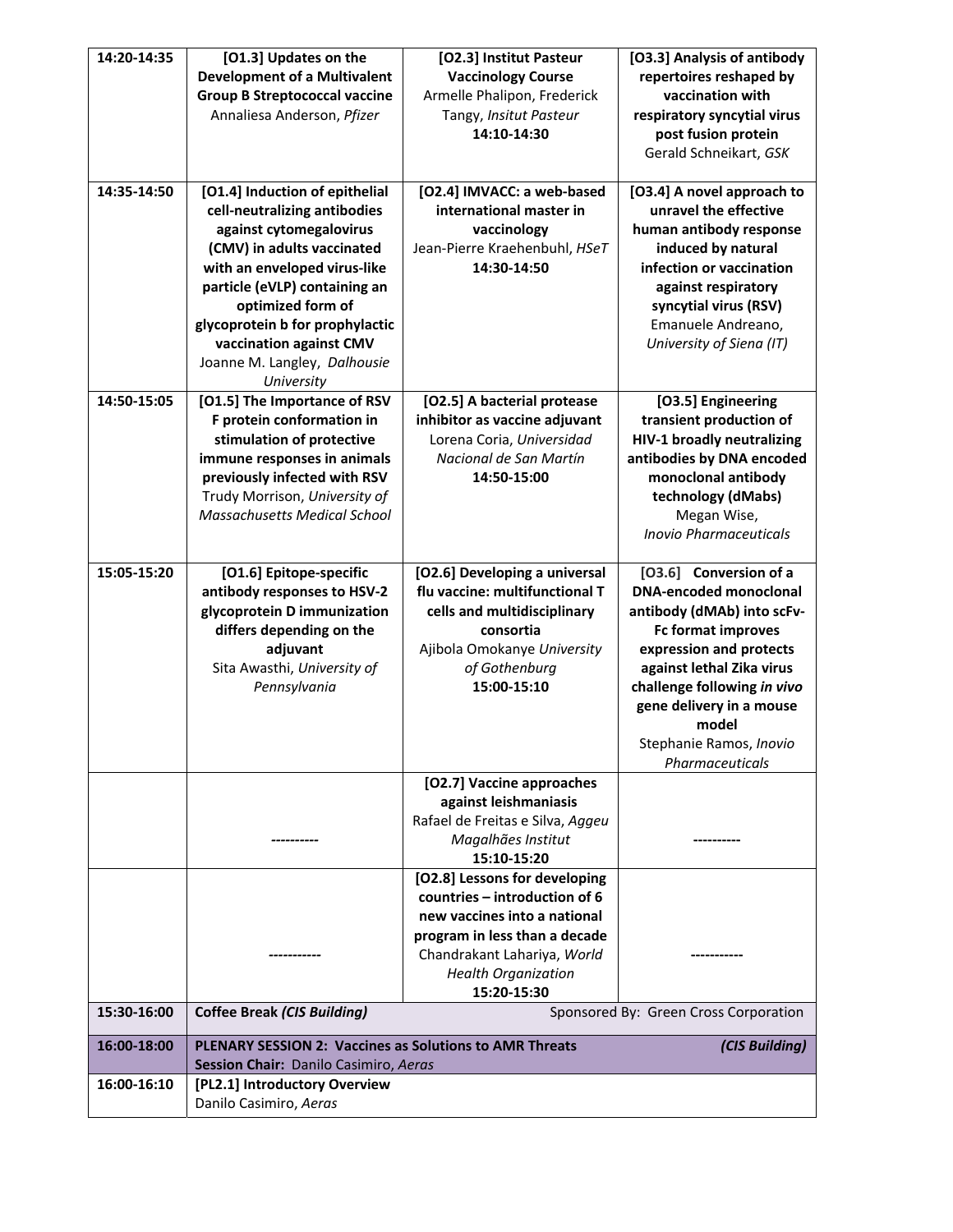| 16:10-16:40 | [PL2.2] The role of vaccines in fighting antimicrobial resistance<br>Kathrin Jansen, Pfizer                                                             |
|-------------|---------------------------------------------------------------------------------------------------------------------------------------------------------|
| 16:40-17:10 | [PL2.3] Prevention of tuberculosis in rhesus macaques by a cytomegalovirus-based vaccine<br>Louis Picker, Oregon Health & Science University            |
| 17:10-17:25 | [PL2.4] A recombinant fimbrial prototype vaccine administered by intradermal route                                                                      |
|             | protects Aotus nancymae non-human primates from ETEC diarrhea                                                                                           |
|             | Geneviève Renauld-Mongénie, Sanofi-Pasteur                                                                                                              |
| 17:25-17:40 | [PL2.5] Safety, tolerability and immunogenicity of ExPEC4V (JNJ-63871860) vaccine for                                                                   |
|             | prevention of invasive extraintestinal pathogenic Escherichia coli disease: a phase 1, double-                                                          |
|             | blind, placebo-controlled study in healthy Japanese participants                                                                                        |
|             | Patricia Ibarra de Palacious, Janssen Vaccines                                                                                                          |
| 17:40-17:55 | [PL2.6] New promising targets for synthetic Omptin-based peptide vaccine against Gram-                                                                  |
|             | negative pathogens                                                                                                                                      |
|             | Valentina Feodorova, Saratov Research Veterinary Institute                                                                                              |
| 18:00-19:00 | (CIS Building)<br>Poster Session #1: Authors present at their posters                                                                                   |
| 18:30-20:00 | <b>Welcome Reception (CIS Building)</b><br>Sponsored By: EpiVax, Inc.                                                                                   |
|             | Friday, October 6 <sup>th</sup> , 2017                                                                                                                  |
| 08:00-10:15 | <b>PLENARY SESSION 3: Emerging Infectious Diseases</b><br>(CIS Building)                                                                                |
|             | Session Chairs: Shan Lu, UMass Medical School; and Marie-Paule Kieny, Inserm                                                                            |
| 08:00-08:25 | [PL3.1] Vesicular Stomatitis Virus Vectors - a promising vaccine platform                                                                               |
|             | Heinz Feldmann, NIAID, National Institutes of Health                                                                                                    |
| 08:25-08:50 | [PL3.2] Rapid vaccine development against emerging viruses on the long road to availability;                                                            |
|             | <b>Ebola and Zika</b>                                                                                                                                   |
|             | Gary Kobinger, Centre for Research in Infectious Diseases                                                                                               |
| 08:50-09:05 | [PL3.3] A Phase 1 clinical trial of a Hantaan virus, Puumala virus, and Hantaan/Puumala virus                                                           |
|             | DNA vaccine delivered by disposable syringe jet injection: preliminary findings<br>Jay Hooper, US Army Medical Research Institute of Infectious Disease |
| 09:05-09:20 | [PL3.4] Development of novel and safe single-dose vaccines; preclinical efficacy data for Zika,                                                         |
|             | <b>Ebola and Lassa fever</b>                                                                                                                            |
|             | Farshad Guirakhoo, US Army Medical Research Institute of Infectious Disease                                                                             |
| 09:20-09:35 | [PL3.5] A single-round infectious particle Zika virus vaccine candidate                                                                                 |
|             | Karin B. Sundstrom, Duke-NUS Medical School                                                                                                             |
| 09:35-09:50 | [PL3.6] Durability and correlates of vaccine protection against Zika virus in rhesus monkeys                                                            |
|             | Peter Abbink, Beth Israel Deaconess Medical Center                                                                                                      |
| 09:50-10:05 | [PL3.7] A synthetic, consensus DNA vaccine against Zika virus, GLS-5700, is highly                                                                      |
|             | immunogenic in humans and induces antibody responses that are protective in a passive                                                                   |
|             | transfer mouse challenge model                                                                                                                          |
|             | Emma Reuschel, The Wistar Institute                                                                                                                     |
| 10:15-10:45 | <b>Coffee Break (CIS Building)</b><br>Sponsored By: Sanofi Pasteur                                                                                      |
| 10:45-12:30 | PLENARY SESSION 4: Novel Vaccine Concepts / Emerging Technologies<br>(CIS Building)                                                                     |
|             | Session Chair: Jeffrey Ulmer, GSK; and Connie Schmaljohn, USAMRIID                                                                                      |
| 10:45-11:10 | [PL4.1] A.I.R vaccines - A synthetic self-amplifying RNA-based vaccine platform                                                                         |
|             | Stephanie Erbar, BioNTech RNA Pharmaceuticals                                                                                                           |
| 11:10-11:35 | [PL4.2] Delivery systems for RNA Therapy, RNA vaccines and in vivo gene editing                                                                         |
|             | Daniel Anderson, Massachusetts Institute of Technology                                                                                                  |
| 11:35-11:50 | [PL4.3] DNA-launched RNA replicon vaccines induce potent anti-Ebola virus immune responses                                                              |
|             | that can be further improved by protein or MVA boosts                                                                                                   |
| 11:50-12:05 | Karl Ljungberg, Karolinska Institute                                                                                                                    |
|             | [PL4.4] Thermostable plasmid DNA launches a live-attenuated yellow fever vaccine platform<br>that induces protection in vivo                            |
|             | Kai Dallmeier, University of Leuven                                                                                                                     |
|             |                                                                                                                                                         |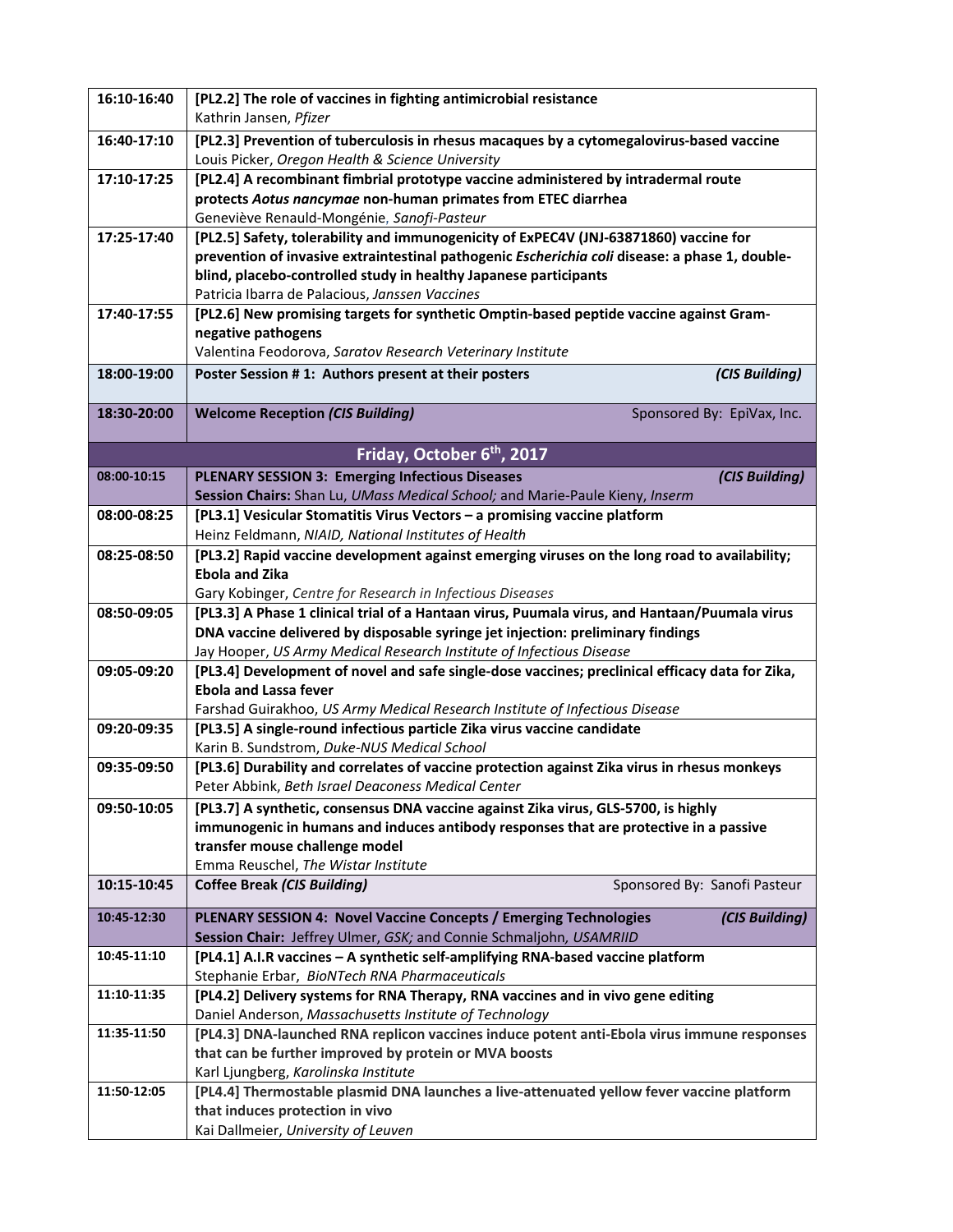| 12:05-12:20 | [PL4.5] A combination heroin-HIV vaccine abrogates nociceptive and locomotive effects of<br>heroin and induces cross-reactive antibodies to other abused prescription opioids and to the<br>v2-loop of the HIV-1 envelope protein |                                                                                                                                                                                                                                                                                         |                                                                                                                                                                                         |
|-------------|-----------------------------------------------------------------------------------------------------------------------------------------------------------------------------------------------------------------------------------|-----------------------------------------------------------------------------------------------------------------------------------------------------------------------------------------------------------------------------------------------------------------------------------------|-----------------------------------------------------------------------------------------------------------------------------------------------------------------------------------------|
| 12:30-13:30 | Gary Matyas, Walter Reed Army Institute of Research<br>Lunch ("Social - Modules" Building)<br>Sponsored By: VGXI, Inc.                                                                                                            |                                                                                                                                                                                                                                                                                         |                                                                                                                                                                                         |
| (13:30)     | Posters to be taken down from Poster Session # 1; Poster Session # 2 set up<br>(CIS Building)                                                                                                                                     |                                                                                                                                                                                                                                                                                         |                                                                                                                                                                                         |
| 13:30-14:45 | Poster Session #2: Authors present at their posters<br>(CIS Building)                                                                                                                                                             |                                                                                                                                                                                                                                                                                         |                                                                                                                                                                                         |
| 14:30-15:00 | <b>Coffee Break (CIS Building)</b><br>Sponsored By: Eurogentec                                                                                                                                                                    |                                                                                                                                                                                                                                                                                         |                                                                                                                                                                                         |
| 14:45-15:45 | <b>ISV Annual General Meeting</b><br>(CIS Building)                                                                                                                                                                               |                                                                                                                                                                                                                                                                                         |                                                                                                                                                                                         |
| 16:00-18:15 | <b>Concurrent Session 4</b><br>(CIS Building)<br><b>Vaccines for the Elderly</b><br><b>Session Chairs: Tonya</b><br>Villafana, Medimmune; and<br>Gary Kobinger, Centre for<br>Research in Infectious Diseases                     | <b>Concurrent Session 5</b><br>(Duclaux Building)<br><b>Mucosal Vaccination</b><br>Session Chairs: Linda<br>Klavinskis, King's College<br>London; and Hiroshi Kiyono,<br>University of Tokyo                                                                                            | <b>Concurrent Session #6</b><br>(François Jacob Building)<br><b>Systems Vaccinology and</b><br><b>Computational Vaccinology</b><br>Session Chairs: Annie de<br>Groot, EpiVax Inc.       |
| 16:00-16:25 | [O4.1] HZ/su: an innovative<br>approach to the prevention of<br><b>Herpes Zoster</b><br>Jacqueline Miller, GSK                                                                                                                    | [O5.1] Cutting edge of the<br>mucosal immune system for<br>the development of<br>oral and nasal vaccines<br>Hiroshi Kiyono, University of<br>Tokyo                                                                                                                                      | [O6.1] Human Vaccines<br>Project: decoding the<br>human immune system to<br>accelerate next generation<br>vaccine development<br>Wayne Koff, Human<br>Vaccines Project                  |
| 16:25-16:50 | [O4.2] RSV vaccines in the<br>elderly: a challenge for<br>development, the MEDI7510<br>story<br>Tonya Villafana, Medimmune                                                                                                        | [O5.2] Challenges in<br>developing mucosal vaccines<br>against global infections<br>Cecil Czerkinsky, CNRS-<br><b>INSERM-University of Nice</b>                                                                                                                                         | [O6.2] Systems approaches<br>highlight the many facets of<br>interferons in infections and<br>in vaccine mediated<br>protection<br>Rafick-Pierre Sékaly, Case<br><b>Western Reserve</b> |
| 16:50-17:15 | [O4.3] Vision for adult<br>vaccination<br>Kathrin Jansen, Pfizer                                                                                                                                                                  | [O5.3] Flagellin-based<br>recombinant divalent<br>vaccines induce protective<br>immune responses in a<br>Porphyromonas gingivalis and<br><b>Fusobacterium nucleatum</b><br>mixed infection model in<br>mice<br>Joon Haeng Rhee, Chonnam<br><b>National University Medical</b><br>School | [O6.3] Milieu Intérieur:<br>defining the boundaries of a<br>healthy immune response<br>for a better understanding<br>of disease<br>Darragh Duffy, Institut<br>Pasteur                   |
| 17:15-17:30 | [O4.4] Benefits of high dose<br>Fluzone <sup>®</sup> Influenza vaccine for<br>anti-neuraminidase immune<br>responses in the elderly<br>Anne-Gaelle Bebin-Blackwell,<br>University of Georgia                                      | [O5.4] Food grade live oral<br>mucosal vaccine<br>(LacVax <sup>™</sup> :OmpA) against<br>Shigella: affordable strategies<br>for effective immunisation<br>Priti Desai,<br><b>B.V. Patel PERD Centre</b>                                                                                 | [O6.4} Computational<br>vaccine design for humans<br>and animals using the iVAX<br>toolkit<br>Frances Terry, EpiVax Inc.                                                                |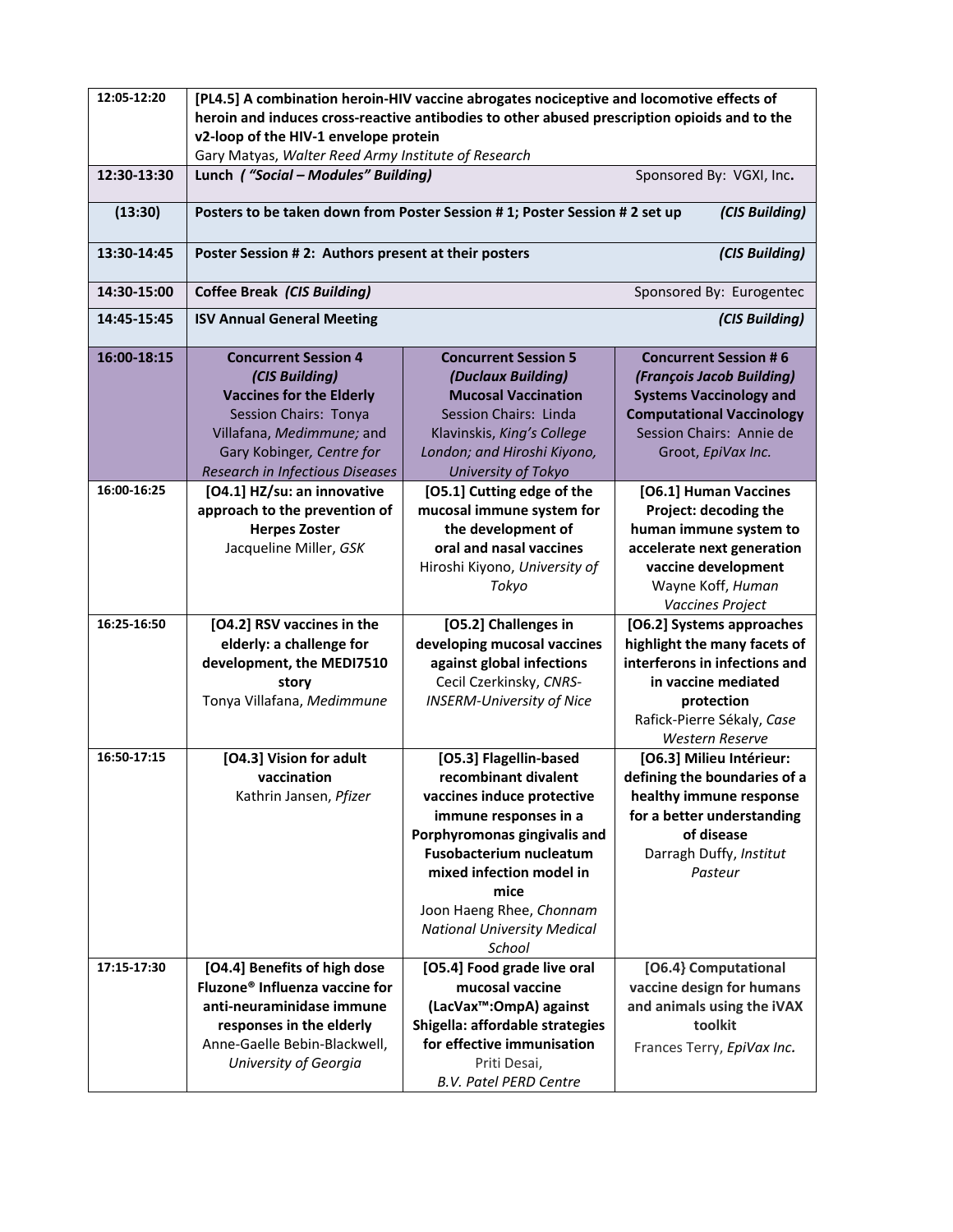|             | [O4.5] Zoster vaccine                                                              | [O5.5] Efficacy of novel                                                                     | [O6.5] Computational                                      |
|-------------|------------------------------------------------------------------------------------|----------------------------------------------------------------------------------------------|-----------------------------------------------------------|
|             | effectiveness against incident                                                     | epithelial stem cell-based AIDS                                                              | vaccinology for the design                                |
|             | herpes zoster and risks of                                                         | vaccine to induce mucosal                                                                    | of personalized cancer                                    |
|             | vaccine failure in elderly in                                                      | immune responses and protect                                                                 | therapies: from infectious                                |
|             | the UK                                                                             | against repeated low dose SIV                                                                | disease to cancer vaccines                                |
|             | Maria Alexandridou, P95                                                            | challenge                                                                                    | Guilhem Richard,                                          |
|             |                                                                                    | Marie-Claire Gauduin, Texas                                                                  | EpiVax Inc.                                               |
|             |                                                                                    | <b>Biomedical Research Institute</b>                                                         |                                                           |
| 17:45-18:00 | [O4.6] MVA-BN®-RSV Vaccine                                                         | [O5.6] A novel mucosal HIV                                                                   | [O6.6] COBRA HA induced                                   |
|             | boosts pre-existing RSV                                                            | vaccination regimen to elicit                                                                | hemagglutination-inhibition                               |
|             | immunity in young adult and                                                        | protective HIV-specific                                                                      | antibodies against a panel of<br>H3N2 influenza antigenic |
|             | elderly mice                                                                       | immunity                                                                                     | variants Ted Ross, University                             |
|             | Yvonne Wollmann,<br><b>Bavarian Nordic GmbH</b>                                    | Branka Grubor-Bauk, University                                                               | of Georgia Center for                                     |
|             |                                                                                    | of Adelaide                                                                                  | Vaccines and Immunology                                   |
| 18:00-18:15 |                                                                                    |                                                                                              |                                                           |
|             | [O4.7] Immune responses to<br>intradermal and                                      | [O5.7] A novel vaccine against<br>Helicobacter pylori-induced                                | [O6.7] Expanding a web-<br>based programme for            |
|             | intramuscular inactivated                                                          | gastritis                                                                                    | identification of invasive M.                             |
|             | influenza vaccine among                                                            | Hafiz Umar Arshad, Murdoch                                                                   | bovis BCG                                                 |
|             | older age group                                                                    | Children's Research Institute                                                                | Leslie Modipane, University                               |
|             | Kobporn Boonnak, Mahidol                                                           |                                                                                              | of Pretoria                                               |
|             | University                                                                         |                                                                                              |                                                           |
| 19:00       |                                                                                    | Bus leaves from Institut Pasteur for dinner cruise -Tickets Required                         | (Main Entrance)                                           |
| 19:30       | <b>Cruise Departure</b>                                                            |                                                                                              |                                                           |
| 22:30       | Bus leaves from pier to return to Institut Pasteur                                 |                                                                                              |                                                           |
|             |                                                                                    | Saturday, October 7 <sup>th</sup> , 2017                                                     |                                                           |
| 08:00-10:00 | PLENARY SESSION 5: Neglected and Low and Middle Income Countries<br>(CIS Building) |                                                                                              |                                                           |
|             | (LMIC) Diseases                                                                    |                                                                                              |                                                           |
|             | Session Chairs: Allan Saul, GSK; and Sarah Gilbert, University of Oxford           |                                                                                              |                                                           |
| 08:00-08:25 |                                                                                    | [PL5.1] Prioritizing vaccine development for neglected diseases of LMIC                      |                                                           |
|             |                                                                                    |                                                                                              |                                                           |
|             | Allan Saul, GSK                                                                    |                                                                                              |                                                           |
| 08:25-08:50 |                                                                                    | [PL5.2] The "Antipoverty Vaccines" for Neglected Tropical Diseases                           |                                                           |
|             | Peter Hotez, Baylor College of Medicine                                            |                                                                                              |                                                           |
| 08:50-09:15 |                                                                                    | [PL5.3] Affordable vaccines for global health: the Hilleman approach                         |                                                           |
|             | Davinder Gill, Hilleman Laboratories                                               |                                                                                              |                                                           |
| 09:15-09:30 |                                                                                    | [PL5.4] First evaluation in humans of a chemically attenuated P. falciparum whole parasite   |                                                           |
|             | blood-stage vaccine                                                                |                                                                                              |                                                           |
|             | Danielle Stanisic, Griffith University                                             |                                                                                              |                                                           |
| 09:30-09:45 | [PL5.5] A single dose vaccine against Tuberculosis                                 |                                                                                              |                                                           |
|             | Manish Gupta, Jawaharlal Nehru University                                          |                                                                                              |                                                           |
| 09:45-10:00 |                                                                                    | [PL5.6] Discovery of Crimean-Congo Hemorrhagic Fever Virus vaccine candidate antigens by     |                                                           |
|             |                                                                                    | protein microarray scanning and verification of the determined antigens by recombinant ELISA |                                                           |
|             | Sultan Gulce-Iz, Ege University                                                    |                                                                                              |                                                           |
| 10:00-10:30 | Coffee Break (CIS Building)                                                        |                                                                                              | Sponsored By: CTL Europe Gmbh                             |
| 10:30-12:35 | <b>Concurrent Session 7:</b>                                                       | <b>Concurrent Session 8:</b>                                                                 | <b>Concurrent Session 9:</b>                              |
|             | <b>Cancer Vaccines and</b>                                                         | <b>Viral Vaccines</b>                                                                        | <b>One Health</b>                                         |
|             | Immunotherapy                                                                      | (Duclaux Building)                                                                           | (François Jacob Building)                                 |
|             | (CIS Building)                                                                     | Session Chairs: Britta Wahren,                                                               | Session Chairs: Ed Rybicki,                               |
|             | Session Chairs: David Weiner,                                                      | Karolinska Institute; and Ted                                                                | University of Cape Town; and                              |
|             | The Wistar Institute; and Joon                                                     | Ross, University of Georgia                                                                  | Nathalie Garcon, Biaster                                  |
|             | Haeng Rhee, Chonnam                                                                | Center for Vaccines and                                                                      |                                                           |
|             | <b>National University Medical</b><br>School                                       | Immunology                                                                                   |                                                           |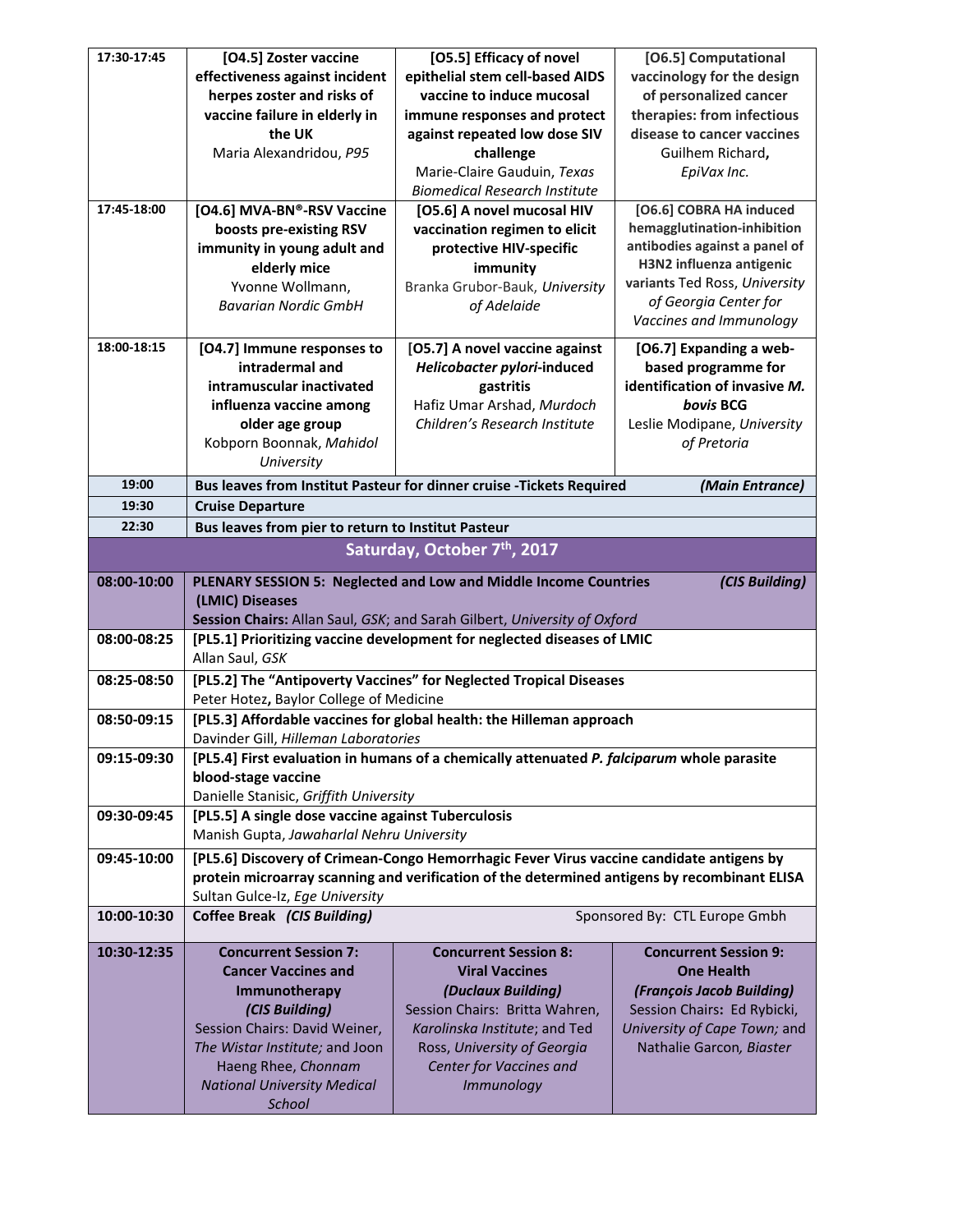| 10:30-10:55 | [O7.1] Personalized cancer                           | [O8.1] The biology of antibody           | [O9.1] Evaluation of           |
|-------------|------------------------------------------------------|------------------------------------------|--------------------------------|
|             | vaccines Gerald Linette,                             | enhanced disease: evidence of            | <b>ChAdOx1 MERS vaccine in</b> |
|             | University of Pennsylvania                           | increased risk after CYD-TDV             | camels in Saudi Arabia         |
|             |                                                      | vaccination                              | Naif Alharbi, King Abdullah    |
|             |                                                      | Scott Halstead, Uniformed                | <b>International Medical</b>   |
|             |                                                      | Services University of the               | <b>Research Center</b>         |
|             |                                                      | <b>Health Sciences</b>                   | 10:30-10:45                    |
| 10:55-11:20 | [O7.2] Cancer vaccines and                           | [O8.2] Long-term efficacy of a           | [O9.2] Novel universal         |
|             | immunotherapy-where are                              | <b>Hepatitis E vaccine</b>               | nanoparticle vaccines for      |
|             | we today and where do we                             | Jun Zhang, Xiamen University             | bird flu and coronavirus       |
|             | go from here?                                        |                                          | infections in birds            |
|             | Adil Daud, UCSF Medical                              |                                          | Jianping Li, University of     |
|             | Center                                               |                                          | Connecticut                    |
|             |                                                      |                                          | 10:45-11:00                    |
| 11:20-11:35 | [O7.3] Clinical and                                  | [O8.3] DNA and protein co-               | [O9.3] The application of      |
|             | immunologic biomarkers for                           | delivery vaccines induce                 | NHEJ-CRISPR/Cas9 and Cre-      |
|             | regression of high grade                             | potent immune responses able             | Lox system in the generation   |
|             | cervical dysplasia and                               | to delay SIV/SHIV acquisition            | of multivalent vaccines        |
|             | clearance of HPV16/18                                | George Pavlakis, National                | against avian influenza virus  |
|             | infection after                                      | Cancer Institute at Frederick            | Pengxiang Chang, The           |
|             | immunotherapy with VGX-                              |                                          | Pirbright Institute            |
|             | 3100 in a Phase IIb Clinical                         |                                          | 11:00-11.15                    |
|             | <b>Trial</b>                                         |                                          |                                |
|             | Kimberly Kraynyak, Inovio                            |                                          |                                |
|             | Pharmaceuticals                                      |                                          |                                |
| 11:35-11:50 | [O7.4] Synthetic DNA-                                | [O8.4] Preclinical assessment            | [O9.4] Immune Engineered       |
|             | encoded monoclonal                                   | of multivalent vaccine vectors           | H7N9 influenza                 |
|             | antibody delivery (DMAb) of<br>anti-CTLA4 antibodies | against filoviruses                      | hemagglutinin overcomes        |
|             | induces tumor shrinkage in                           | Sarah Sebastian, University of<br>Oxford | poor vaccine<br>immunogenicity |
|             | vivo                                                 |                                          | Annie De Groot, EpiVax Inc.    |
|             | Elizabeth Duperret, The                              |                                          | 11:15-11:30                    |
|             | Wistar Institute                                     |                                          |                                |
| 11:50-12:05 | [O7.5] DNA-based cancer                              | [O8.5] Assessment of                     | [O9.5] OMV based vaccine       |
|             | vaccines designed by                                 | protective immunity elicited             | formulations against shiga-    |
|             | SynCon® technology break                             | by chimeric hemagglutinin-               | toxin producing Escherichia    |
|             | tolerance in genetically                             | based universal influenza virus          | coli strains are both          |
|             | diverse pre-clinical models                          | vaccines against pandemic                | protective in mice and         |
|             | Jian Yan, Inovio                                     | H1N1 infection in preclinical            | immunogenic in calves          |
|             | Pharmaceuticals                                      | ferret studies                           | Matias Fingermann, Instituto   |
|             |                                                      | Wen-Chun Liu, Icahn School of            | Nacional de Producción de      |
|             |                                                      | Medicine at Mount Sinai                  | <b>Biológicos</b>              |
|             |                                                      |                                          | 11:30-11:45                    |
| 12:05-12:20 | [O7.6] Synthetic                                     | [O8.6] Improved Correlation              | [O9.6] Impact of obesity on    |
|             | immunogens drive potent                              | between Dengue vaccine                   | humoral and cellular           |
|             | antigen specific anti-tumor                          | <b>Clinical Efficacy and Protection</b>  | immune responses to            |
|             | immune responses                                     | in NHP using an intravenous,             | vaccination against tick       |
|             | Bernadette Ferraro, Inovio                           | high-dose challenge model                | borne encephalitis             |
|             | Pharmaceuticals                                      | Veronique Barban, Sanofi                 | Ursula Wiedermann, Medical     |
|             |                                                      | Pasteur                                  | University Vienna              |
|             |                                                      |                                          | 11:45-12:00                    |